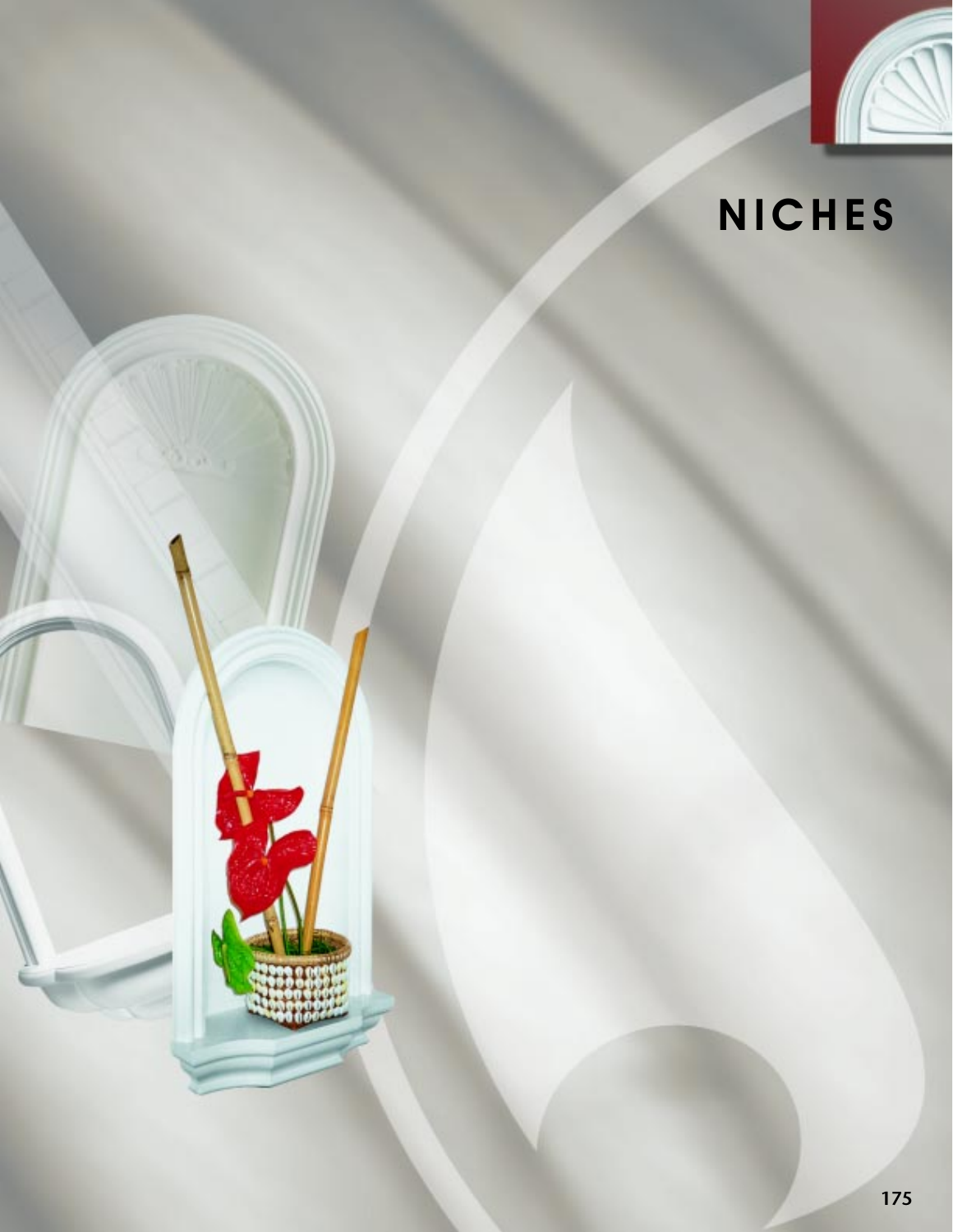

#### PL PREMIUM ADHESIVE MUST BE USED ON ALL BEDDING/BUTT JOINTS. SPECTIS RESERVES THE RIGHT TO HOLLOW OUT BACK OF ANY PRODUCTS WITHOUT NOTICE.



**SMN 2500S** Stained Finish Wood Grain Surface Mount

**SMN 2500FW** Flat White Finish Wood Grain Surface Mount

### **SMN 2501FW**

c/w Mirror Flat White Finish Wood Grain Surface Mount

#### **SMN 2501S** c/w Mirror Stained Finish Wood Grain Surface Mount



NOTICE :

**SMN 2502FW**

Open Body Flat White Finish Wood Grain Surface Mount

**SMN 2502S**

Open Body Stained Finish Wood Grain Surface Mount



#### Artfully Designed **Accessories** with Unlimited Possibilities . . .



Explore the exciting decorating<br>options offered by these<br>exceptional architectural accents<br>by Spectis Moulders. options offered by these exceptional architectural accents by Spectis Moulders.

SURFACE MOUNT NICHES

These niches are available in a variety of sizes and finishes to suit any decor. Their uses are practically limitless:

- $\bullet$  In the living room for displaying priceless family photos currently stored away
- $\bigcirc$  In the kids' room for the trophies and awards they worked so hard to earn
- In the bathroom for colourful towels, soaps, or baskets of potpourri
- Each niche is installed in only minutes using simple hand tools found in most homes

**EASY**

**SMN 2503** Flat White Finish Surface Mount

**TO INSTALL!**







**Wall Recess Rough Opening** 

| <b>SURFACE MOUNT NICHES</b> |                                                       |                 |
|-----------------------------|-------------------------------------------------------|-----------------|
|                             | <b>SMN 2500</b><br><b>SMN 2501</b><br><b>SMN 2502</b> | <b>SMN 2503</b> |
| <b>Height</b>               | 40 1/2"                                               | 21''            |
| Width                       | 231/2"                                                | 14''            |
| <b>Shelf Width</b>          | 243//4''                                              | 15''            |
| <b>Casing Projection</b>    | 4 <sup>''</sup>                                       | 3''             |
| <b>Shelf Projection</b>     | 11''                                                  | 6"              |
| <b>Body Depth</b>           | 3''                                                   | 21/2"           |

#### **1 • 8 0 0 • 6 8 5 • 9 9 8 1**